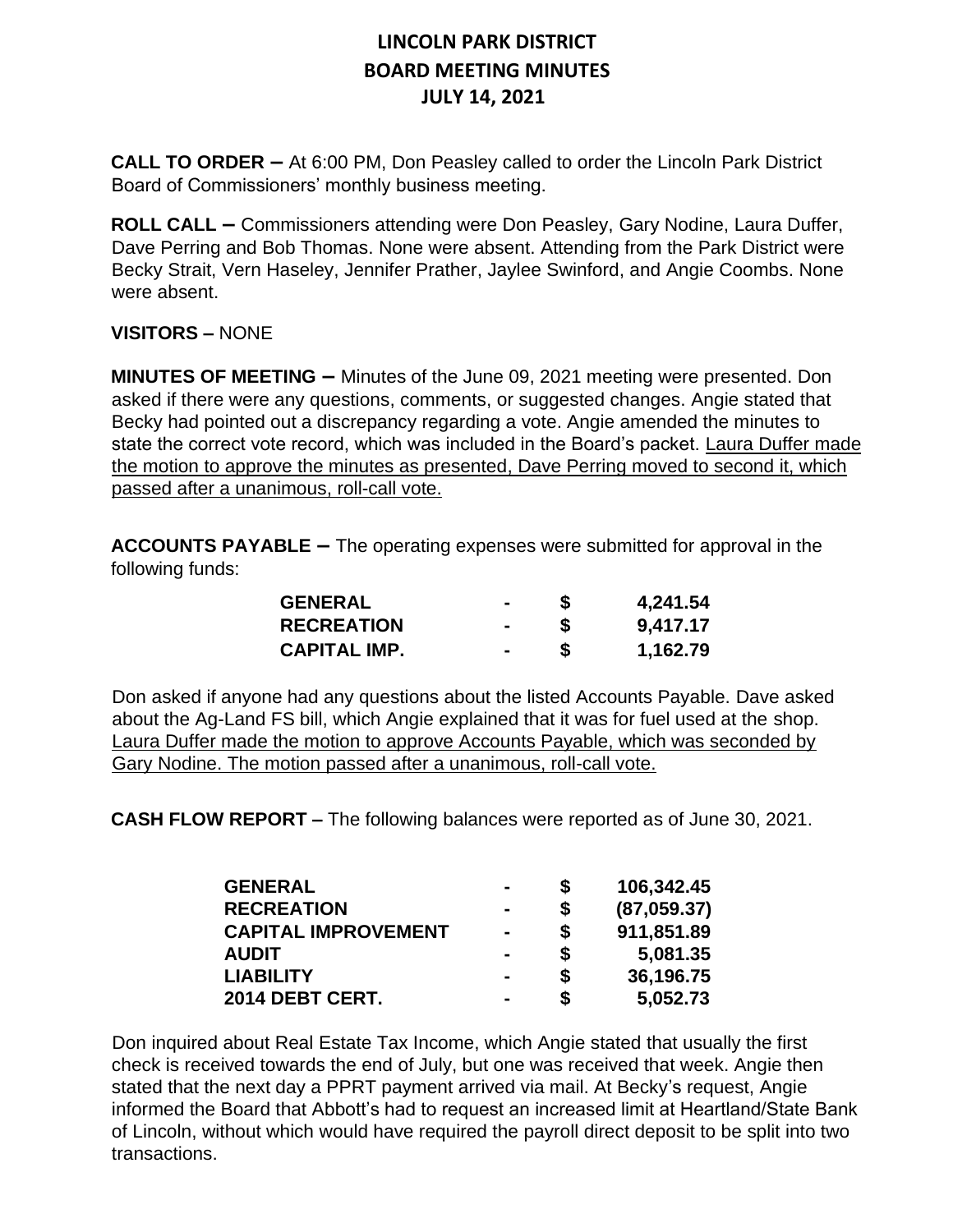#### **EXECUTIVE DIRECTOR – BECKY STRAIT**

- A slideshow presentation was displayed as she spoke on a few topics:
	- $\circ$  July 4<sup>th</sup> Celebration:
	- Children's Parade:
		- Took place on Saturday, July 3rd.
	- The Firetrucks were able to stay and spray the children at the end of the parade.
	- The pool was open to the public 12-6pm:
		- Each patron received a ticket to redeem a free popsicle.
		- Jennifer and the Guards held games throughout the day.
	- **Events on the grounds began after the pool closed:** 
		- Bounce Houses were inflated around the driving range shed.
		- Food trucks were set up next to the driving range shed towards the split rail fence.
		- Lawn games were set up between the drive and east parking lot fencing.
		- Face painting and balloon creations took place along the parking lot fencing.
		- The band set up in front of the diamond shed.
	- **There was a lot of positive feedback that evening; the public was very appreciative.**
	- **EXEL Staff made notes about areas that could be improved next year.** 
		- Gary asked if there had been any complaints about the national anthem?
		- He had heard that the band could not be heard as near as the driving range shed.
		- Dave stated that he was able to hear it at the Tee Ball Field.
		- Jaylee and Angie both stated that the vocals could have been louder.
		- Bob agreed that he was at the golf shed and couldn't really hear it.
		- Becky made a note to find a better sound system for the national anthem.
	- Bob inquired about the food truck that left early.
		- Becky stated that they had sold out of their inventory for the night.
		- Gary asked how many food trucks were in attendance, which was verified as 3.
		- Becky stated that there was confusion about the concessions that she has noted.
	- Gary inquired if there was any issue with the limited restrooms available.
		- Dave stated that he never saw any lines of people waiting to use the facilities.
		- Becky explained that she researched port-a-pots for the HS lot, but the church opened their building for the public to use their facilities.
	- **Dave stated that the balloon guy was a hit.**
- o Third Friday Downtown:
	- **This Friday is the next date, with a rain date scheduled for next week.**
	- We will not be able to have the wheelchair swing at this event.
	- **The installation process will begin soon.**
	- There was a delay on the rubber tiling.
		- Allowed more time to review the product manual.
		- Discovered that a smaller area than expected would be required for proper installation.
		- The 32'x32' area only needs to be 16'x30', which will save money.
		- Gary inquired if the reduced area meets ADA guidelines.
		- Becky informed the Board that the guidelines were verified in the installation manual.
	- **E** Becky plans to use the same games at this event as were planned for the previous date, which was rained out.
	- Courtney, the tumbling instructor, has agreed to perform a demo for the public.
	- **Example 1 Figure 1** Last month's event resulted in 193 responses to the community survey.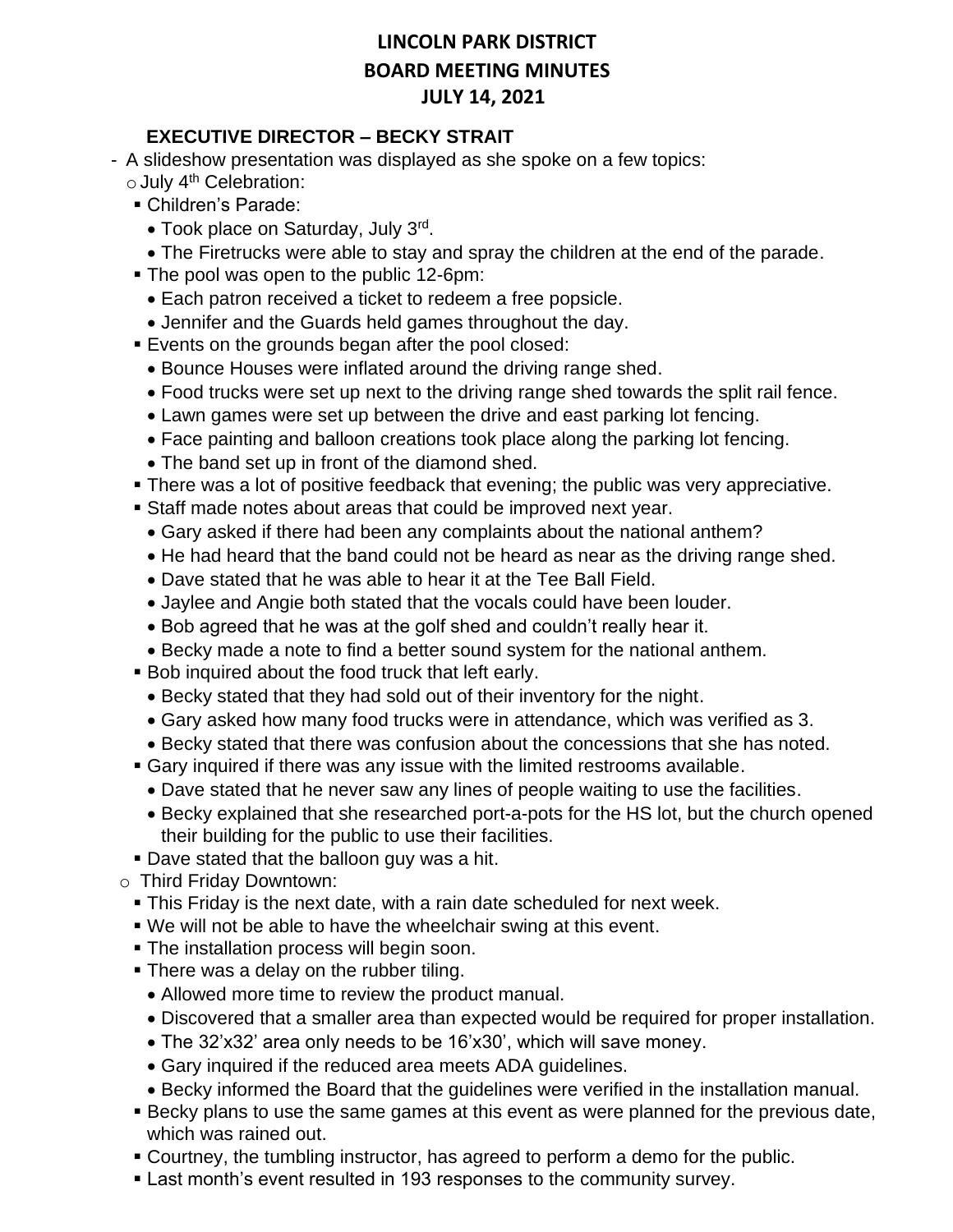• As promised, random submissions were chosen to win prizes.

• 2 Family Pool passes, and 1 Full Access Pass were awarded to the winners.

- o City Parks
	- **The meeting with the Mayor was rescheduled.**
	- The Community Survey shows that the public is very interested in a dog park for the community.
	- Becky informed the Board that the City would consider a pilot program with the 8<sup>th</sup> Street park property.
		- There would be an inter-governmental agreement about responsibilities and expectations.
		- Becky asked if the Board would consider it if the City maintained their own parks in exchange for LPD maintaining only the 8<sup>th</sup> Street property for the pilot program.
	- Various Board members asked questions about revenue and collaborations regarding responsibilities if 8<sup>th</sup> Street was to be maintained by LPD.
	- **Example 1** Laura inquired if the  $8<sup>th</sup>$  Street property would be large enough to include both a dog park and splash pad, which was verified that it does have sufficient space.
	- **E** Gary did question why the City would be pushing  $8<sup>th</sup>$  Street when they have delayed making any decision about the other parks.
	- **E** Becky reminded the Board that upon the City receiving the property, there was a very publicly shared plan for the space but lacked any funding to bring it to fruition.
	- Becky stated that there is a big push state-wide to apply for the OSLAD grant.
	- Gary queried the timeline, to start the conversation with the City, regarding the possibility of creating an agreement and then a plan for  $8<sup>th</sup>$  Street.
	- **Concerns were expressed about ALMH not supporting the transition and any future** development for the property but were open to possibly including them in a collaboration.
	- Don reminded everyone that the ALMH Foundation donated the fitness court to the community.
	- **Dave suggested asking for all the parks if the City wants LPD to accept the 8<sup>th</sup> Street** property, to which Gary agreed.
	- **EXECT ASSES IF SECT ASSESS IT ASSESS** FOR THE MAGNITY Of commissioners stated that they would prefer it if  $8<sup>th</sup>$  Street would be deeded over with the other parks.
- $\circ$  Freezer space in the pool concession was limited, an additional freezer was purchased.
- oAllen Concession stand still has a broken Pepsi cooler scheduled for repair.
- oThe 9/11 Memorial & Mud Runs:
	- **Planning the events are in progress.**
	- **The routes have been approved.**
- -The Administrative Assistant is looking to retire, and we have been working with IMRF to coordinate that process.
- -George Alarm camera issues:
- o There have been 2 thefts at the pool.
	- **Only half of the cameras are currently working.**
	- Unable to provide video or images to police for reports.
- o Becky will speak to George Alarm on the matter:
	- Dave suggested asking for a discount for lack of service.
	- Gary inquired if researching the contract and other companies should be considered.
	- **Example 3** Laura suggested that LPD staff check the camera feeds daily.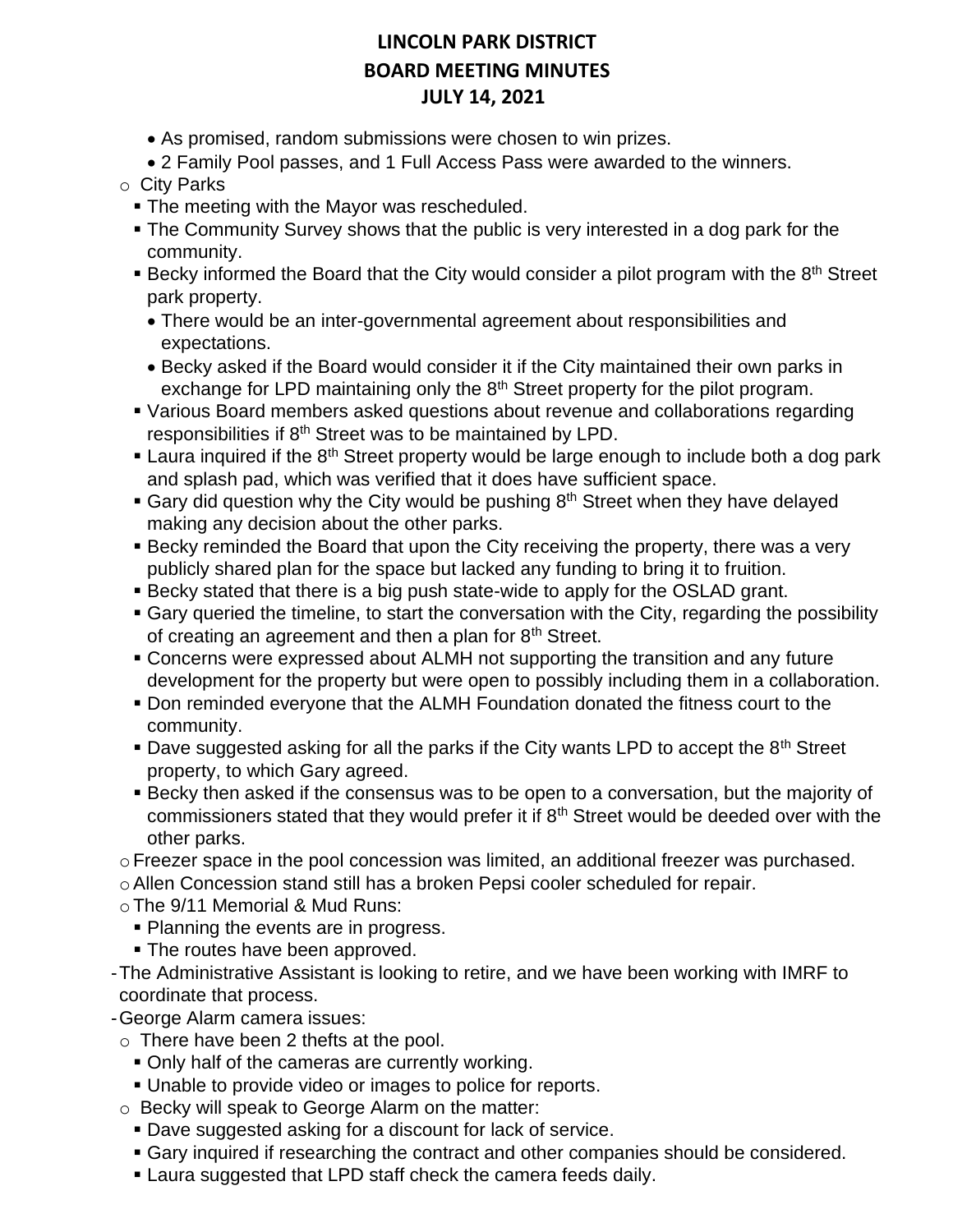-OSLAD Grant open for applications July 15<sup>th</sup> through September 1<sup>st</sup>, 2021.

- o Becky asked the Board for their priority to focus on when preparing the application.
	- Don asked for thoughts.
	- Gary stated that the LPD grounds were previously included, but the application was denied; perhaps the application could be amended appropriately.
- ISP Background Training:
- $\circ$  There are 2 options available, and each has a fee associated with it.
- o State only includes electronic and live scan and costs \$15 per person.
- o State & FBI costs more, and a majority would not need such a thorough check.
- -Becky will be taking a Certified Pool Operator's course next week.
- -Staff training with Officer Butterfield is being scheduled.
- -A staff pool party is scheduled for August.
- -Phase 5 Reopening has been going well.
- Water main repair was completed by July 3rd.

### **OPERATIONS REPORT – VERN HASELEY**

- Vern informed the Board that a new leak was discovered during the latest big rain.
	- o Ryan, of Garland Roofing, was on site today to inspect the area.
	- oFound rips and tears in the roofing, which were repaired.
	- oThere will be a water test later this week to check the repairs.
- Staff have been busy keeping up with mowing and preparing for all of the events.

## **PROGRAM REPORT – JAYLEE SWINFORD**

- **-** Summer programs are in full swing:
	- oTie-dye camp had 8 participants.
	- o Women's softball has 4 teams and only a few more weeks left.
	- oTheater camp has 14 kids registered.
- **-** Coed 16" Softball registration is open.
- **-** Adult Kickball League is going well:
	- oLaura inquired about alcohol consumption and game play.
	- oJaylee explained that as registration was complete before the Board voted on allowing alcohol, they decided not to currently allow it.
	- oJaylee stated that she is working on scheduling a tournament, perhaps on a weekend, and possibly collaborating with Spirited Republic for that event.
- Nature Camp has 2 sessions scheduled with around 23 kids already registered.
	- o Dr. Campbell, of Lincoln College, will be assisting with the event.
	- oA day at Creekside has also been planned.

## **FITNESS MANAGER'S REPORT – JENNIFER PRATHER**

- Group Fitness class attendance for June was 1,048 including water aerobics.

- The first week of July had free group fitness attendance, but 1 day was closed due to water main work.

- Virtual classes are still being posted for members and are well liked.
- Fall classes will be adjusted and the schedule changed to accommodate work hours.
- Katie and Jen are working together to offer a fitness assessment special offer
- A fall open house is being planned.
- Beginner classes are also being planned for the fall schedule.
- The upcoming Balloon Fest has scheduled to have the evening glow on LPD property.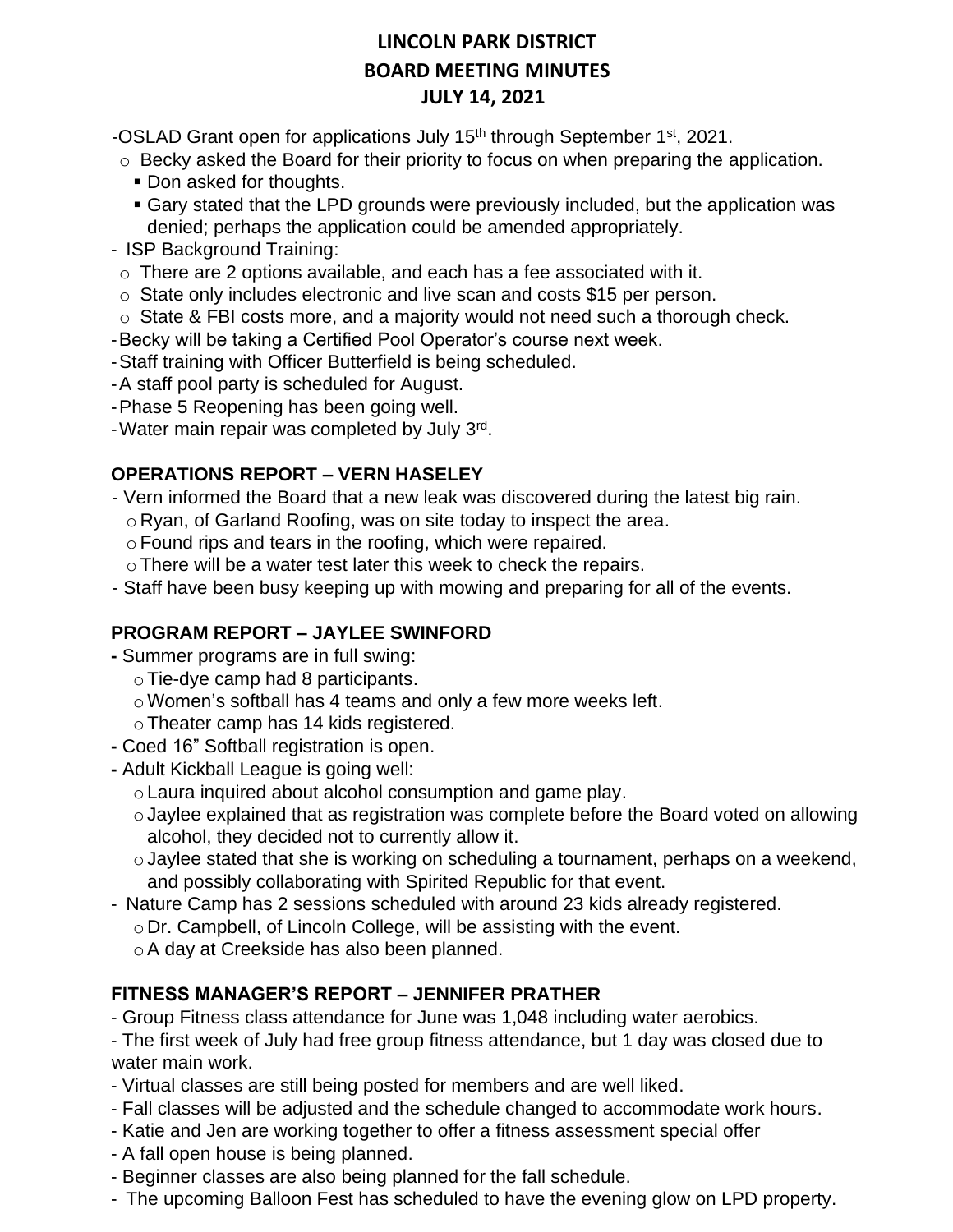- o Gary and Laura agreed that it would be a good idea to invite some food vendors.
- $\circ$  Police assistance was questioned, but the consensus was that it should be like the July 4<sup>th</sup> fireworks show and the public did not require police presence
- $\circ$  Vern and Becky both asked Jennifer to speak with event coordinators to discuss the space needed to accommodate the balloons.

### **POOL MANAGER'S REPORT – JENNIFER PRATHER**

- There have been 2 successful sessions of swim lessons with 2 more scheduled.
- $\circ$  Registrations: Session 1 40, Session 2 34, Session 3 28, Session 4 38.
- o Parent & Child Lessons had 14 registrations.
- o Private lessons have had increased registrations.
- $\circ$  Don inquired if all registrations have been via LPD, which Angie verified they have.
- Lap swim has been extremely popular.
- o Early morning hours have been added twice a week, from 7-9am.
- o New names have been registering for lap swims this summer.
- Springfield YMCA has recently visited the LPD pool, since they oversee our local Y.
- o Our staff and facility received high praise from the Springfield Y representative.
- $\circ$  Since then, the Springfield Y has bused in kids from Springfield daily to use the facility.
- Lifeguards are doing a minimum of 4 hours in-service training monthly.
- So far, guards have had to perform 4 saves this summer.
- Upcoming family fun days each have a theme: July Christmas & August Birthdays.
- Pool hours will be adjusted in August to accommodate school starting.
- o Weekends will remain unchanged.
- o Weekdays will have the regular lap swim, but then only open in the evenings M-F.
- Lifeguards receive incentive coins, which are earned by attending training, asking questions, doing good work, and can be exchanged for prizes such as merch and food.
- An end-of-season pool party/event is scheduled to show appreciation for our seasonal staff.

#### **CORRESPONDENCE: NONE.**

#### **UNFINISHED BUSINESS:**

A**.** Capital Improvements:

- 1. Exterior Water Main: Finished.
- 2. Rotary Wheelchair Swing installation:
	- a. Vern stated that the reduction of space needed for the installation will save money.
	- b. He then asked the Board's permission to use those saving to pay to have the concrete pad poured by professionals instead of LPD staff.
	- c. The Board agreed to reallocate the funds to cover the cost of paying to have the pad poured.
	- d. Vern was very appreciative; stated this would allow LPD staff to work elsewhere.
- 3. Exchange Club Park playground installation:
	- a. Equipment has been installed.
	- b. The remaining work has been scheduled for this week.
- B. Aquatic Center:
	- 1. A leak is suspected under the wading pool.
	- a. Vern explained the pump system in the pit, which keeps overfilling and causing alarms to go off.